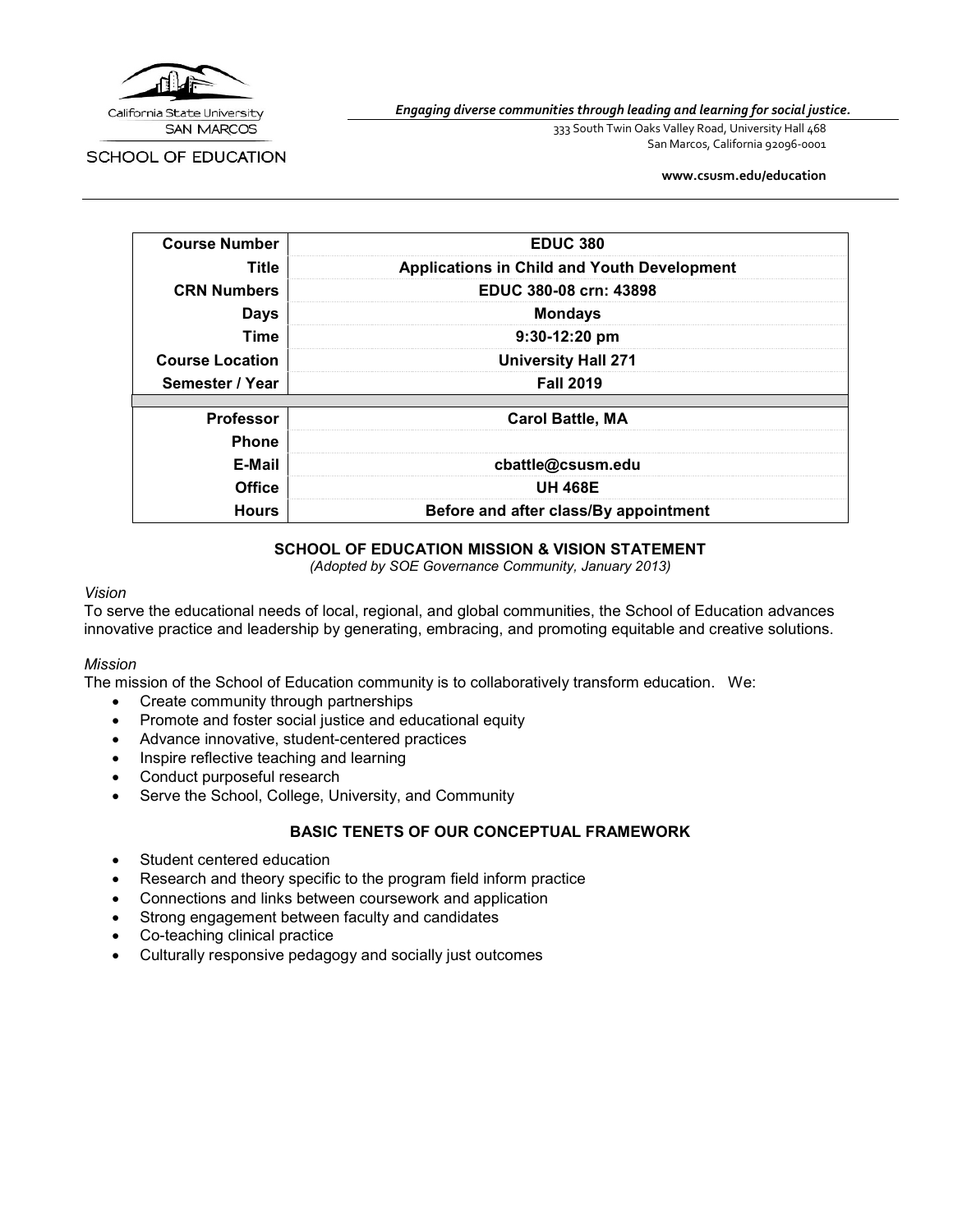# **TABLE OF CONTENTS**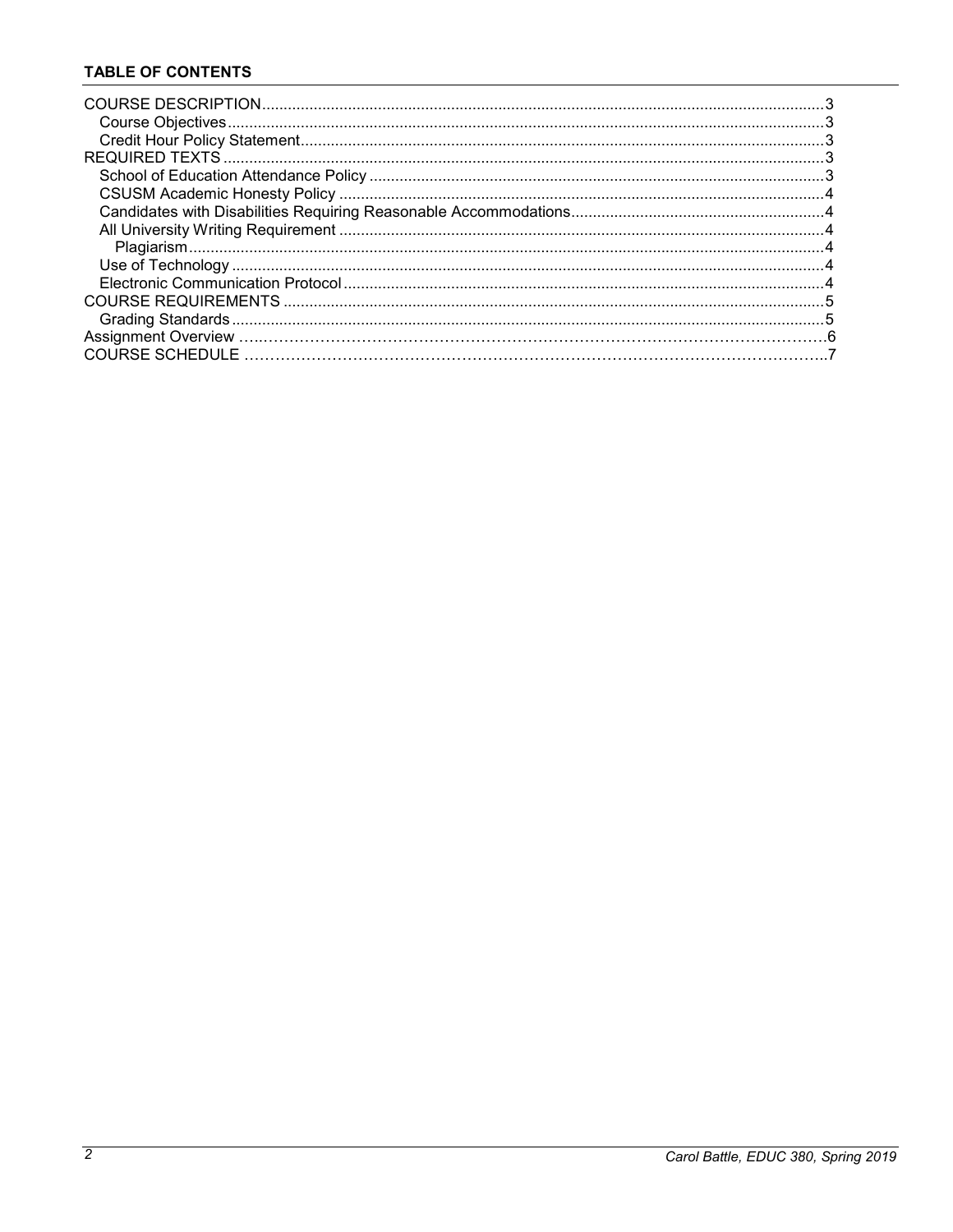## **COURSE DESCRIPTION**

Considers the social, cultural, cognitive, emotional, linguistic, and behavioral development of children and adolescents from multidisciplinary, multicultural, and applied perspectives. Students will learn major theories of development in order to apply that knowledge to their work in evidence-based services and programs for children and youth. Includes a field experience component through which students will consider how their in-class learning is enacted in the lived experiences of children and youth. Special attention is given to identifying multicultural and socio-cultural influences on development. *May not be taken for credit by students who have received credit for EDUC 496-1.*

#### **Course Objectives**

By the end of the course, students will be able to:

- 1. Describe the main principles of cognitive development, information processing, and sociocultural theory in order to identify how each is manifested in the lives of children and youth
- 2. Use the field experience to demonstrate how academic theory contributes to understanding observed differences in socially, culturally, and linguistically diverse children and youth
- 3. Understand and then evaluate the ways in which academic theory is applied within the realms of health, human services, and education
- 4. Apply knowledge gained from the field experience when considering influences such as environment, culture, family/sibling/friend relationships on the development of thought and reasoning
- 5. Create an understanding of what various theoretical constructs actually mean in the "real life" of children and youth
- 6. Summarize findings of empirical research in major areas of cognitive development, including perception, language, memory, conceptual understanding, problems solving, social cognition, and acquisition of academic skills and apply those summaries to understanding the lived experiences of children and youth
- 7. Understand cognitive and developmental processes and determine how that knowledge can be best applied to work with children and youth in education and other human services fields.

**\*Special Note: Because this course requires a field service component, a background check may be required. It is your responsibility to check with the agency you will be serving and to meet fingerprinting and other requirements to serve as a volunteer. All students should work with the Office of Service Learning [\(http://www.csusm.edu/community/servicelearning\)](http://www.csusm.edu/community/servicelearning) to ensure that proper procedures are followed**

#### **Credit Hour Policy Statement**

Per the University Credit Hour Policy: Students are expected to spend a minimum of two hours outside of the classroom each week for each unit of credit engaged in learning. For this course with three weekly hours of instruction, you should plan on spending an additional six hours engaged in study, review, and planning.

# **REQUIRED TEXTS**

Willingham, D. (2009). *Why Don't Students Like School? A Cognitive Scientist Answers Questions about How the Mind Works and What it Means for Your Classroom.* San Francisco, CA: Jossey-Bass.

Wood. C. (2007 or 2015) *Yardsticks: Children in the classroom, ages 4-14* Center for Responsive Schools, Inc.

Scholarly and applied articles from academic researchers and field practitioners are required and can be found in our Cougar Courses container free of charge.

#### **School of Education Attendance Policy**

Due to the dynamic and interactive nature of courses in the School of Education, all candidates are expected to attend all classes and participate actively. At a minimum, candidates must attend more than 80% of class time, or s/he may not receive a passing grade for the course at the discretion of the instructor. Individual instructors may adopt more stringent attendance requirements. Should the candidate have extenuating circumstances, s/he should contact the instructor as soon as possible. *(Adopted by the COE Governance Community, December, 1997).*

*Summer 2017:For this condensed course, there are two class sessions per day. Students missing two class sessions will see their grades reduced by one full grade. Students missing three or more class sessions will see their grades reduced by two full grades. Leaving early or arriving late by more than 15 minutes constitutes one absence. Illness and emergencies are taken into considered on a case-by-case basis. However, notification of an absence, which is required, does not constitute an excuse.*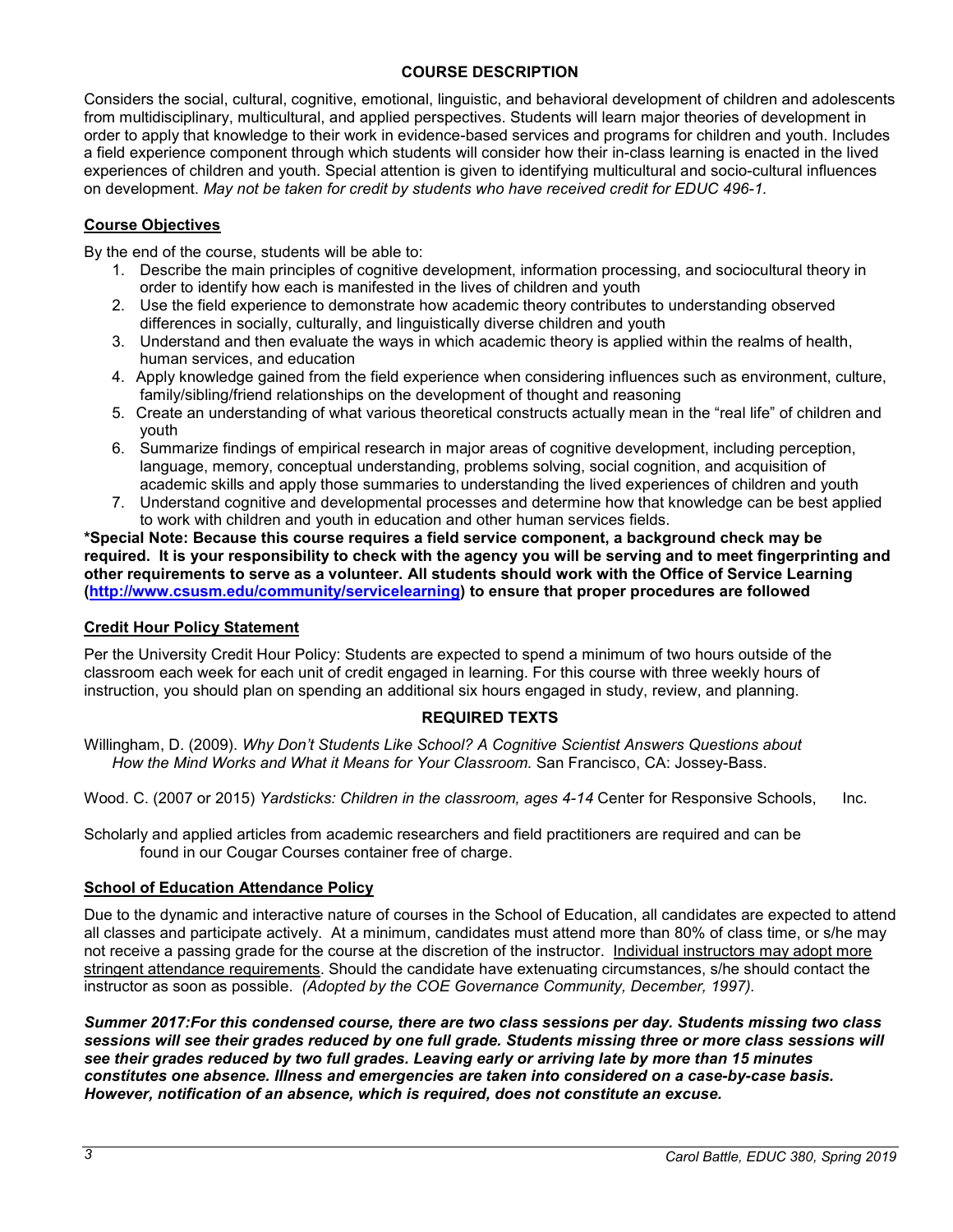### **CSUSM Academic Honesty Policy**

Students will be expected to adhere to standards of academic honesty and integrity, as outlined in the Student Academic Honesty Policy. All assignments must be original work, clear and error-free. All ideas/material that are borrowed from other sources must have appropriate references to the original sources. Any quoted material should give credit to the source and be punctuated accordingly.

Academic Honesty and Integrity: Students are responsible for honest completion and representation of their work. Your course catalog details the ethical standards and penalties for infractions. There will be zero tolerance for infractions. If you believe there has been an infraction by someone in the class, please bring it to the instructor's attention. The instructor reserves the right to discipline any student for academic dishonesty, in accordance with the general rules and regulations of the university. Disciplinary action may include the lowering of grades and/or the assignment of a failing grade for an exam, assignment, or the class as a whole.

#### **Candidates with Disabilities Requiring Reasonable Accommodations**

Candidates with disabilities who require reasonable accommodations must be approved for services by providing appropriate and recent documentation to the Office of Disabled Student Services (DSS). This office is located in Craven Hall 4300, and can be contacted by phone at (760) 750-4905, or TTY (760) 750-4909. Candidates authorized by DSS to receive reasonable accommodations should meet with their instructor during office hours or, in order to ensure confidentiality, in a more private setting.

#### **All University Writing Requirement**

Every course at the university must have a writing requirement of at least 2500 words. The requirement is met in this class through the assignments described below.

#### **Plagiarism**

As an educator, it is expected that each candidate will do his/her own work, and contribute equally to group projects and processes. Plagiarism or cheating is unacceptable under any circumstances. If you are in doubt about whether your work is paraphrased or plagiarized see the Plagiarism Prevention for Students website [http://library.csusm.edu/plagiarism/index.html.](http://library.csusm.edu/plagiarism/index.html) If there are questions about academic honesty, please consult the University catalog.

#### **Use of Technology**

Candidates are expected to demonstrate competency in the use of various forms of technology (i.e. word processing, electronic mail, Moodle, use of the Internet, and/or multimedia presentations). Specific requirements for course assignments with regard to technology are at the discretion of the instructor. Keep a digital copy of all assignments for use in your own professional portfolio. All assignments will be submitted online, with a final project submitted in hard copy in the form of a presentation poster. Details will be provided in class.

#### **Electronic Communication Protocol**

Electronic correspondence is a part of your professional interactions. If you need to contact the instructor, e-mail is often the easiest way to do so. It is my intention to respond to all received e-mails in a timely manner. Please be reminded that e-mail and on-line discussions are a very specific form of communication, with their own nuances and etiquette. For instance, electronic messages sent in all upper case (or lower case) letters, major typos, or slang, often communicate more than the sender originally intended. With that said, please be mindful of all e-mail and on-line discussion messages you send to your colleagues, to faculty members in the School of Education, or to persons within the greater educational community. All electronic messages should be crafted with professionalism and care. Things to consider:

- Would I say in person what this electronic message specifically says?
- How could this message be misconstrued?
- Does this message represent my highest self?
- Am I sending this electronic message to avoid a face-to-face conversation?

In addition, if there is ever a concern with an electronic message sent to you, please talk with the author in person in order to correct any confusion.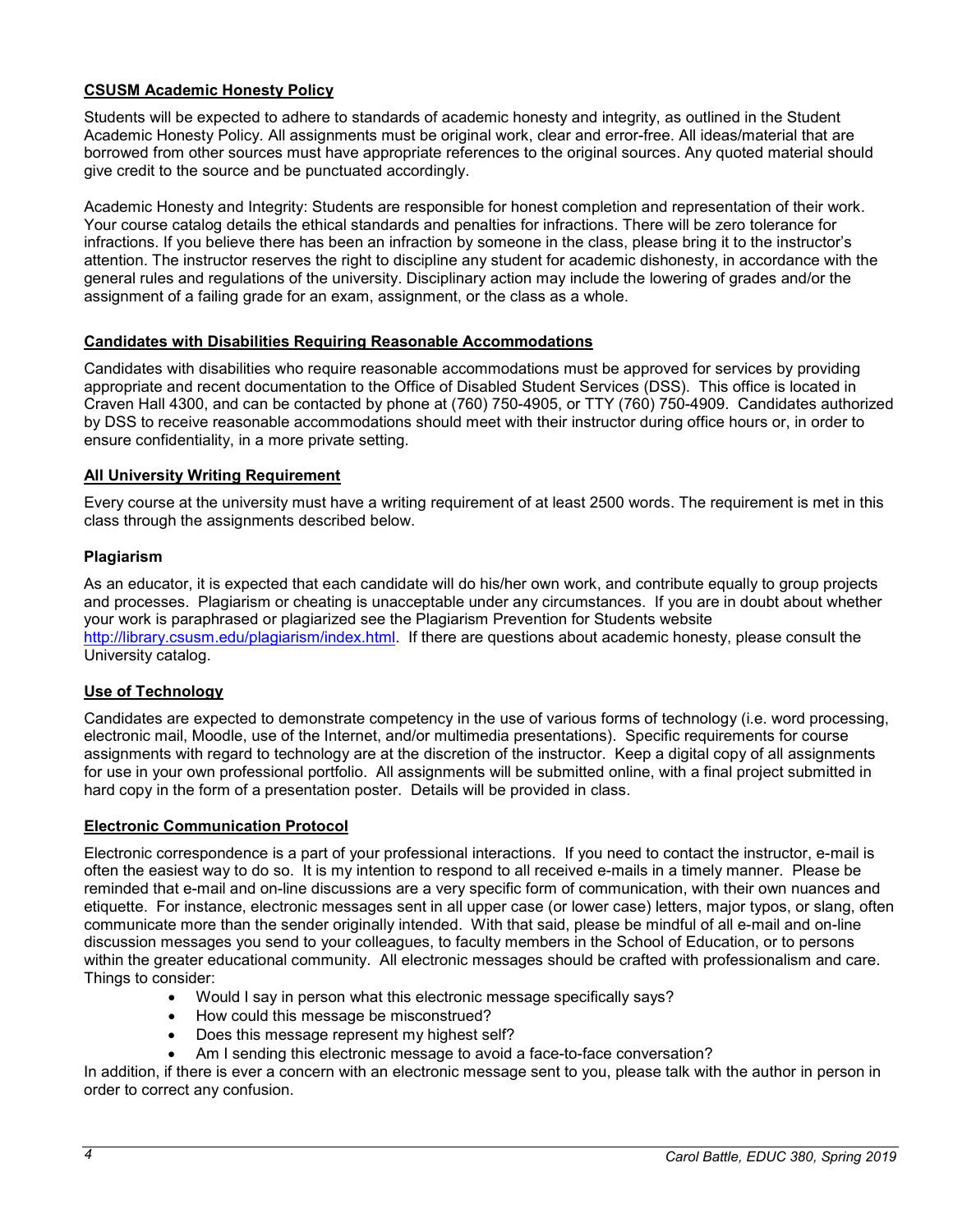## **Grading Standards**

*Assignments are to be submitted to the appropriate place on Cougar Courses 9:00 am on the specified due date unless otherwise noted below.* Hand-written work is not accepted, and all documents must utulize 12 point Times New Roman or Arial. Assignments may be double spaced. Edit assignments prior to submission to ensure the text is errorfree and the ideas are logically and concisely presented. All citations, where appropriate, should use American Psychological Association (APA) (6<sup>th</sup> edition) format. Rubrics for each assignment are posted in our Cougar Courses container.

| А    | 93-100 | А- | 90-92 |       |       |
|------|--------|----|-------|-------|-------|
| B+   | 87-89  | в  | 83-86 | В-    | 80-82 |
| $C+$ | 77-79  | C  | 73-76 | $C -$ | 70-72 |

| <b>Assignment</b>                                 | <b>Points</b><br><b>Possible</b> |
|---------------------------------------------------|----------------------------------|
| Reflections, Posts, Quick Writes (5 @ 2 pts each) | 10                               |
| Interview with a Youth                            | 16                               |
| Service Learning Report                           | 20                               |
| Presentation-Poster -findings of Service learning | 10                               |
| Final Exam (Online—Open book/open notes)          | 28                               |
| Attendance, Participation, Demeanor               | 16                               |
| <b>Total Points</b>                               | 100                              |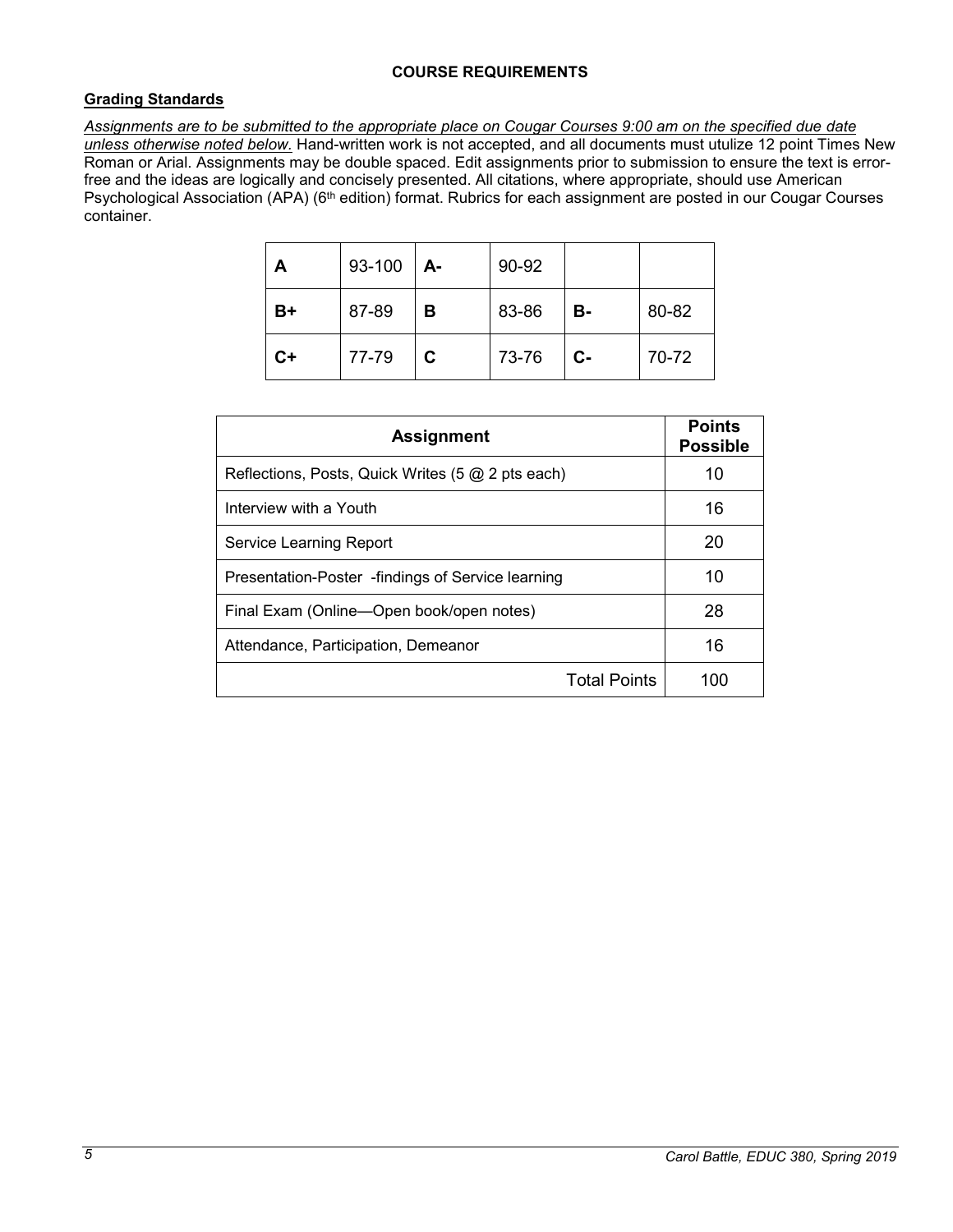#### **Assignment Overview**

### **1. Interview With a Youth**

You will identify a child or adolescent with whom to conduct a series of interviews centered on the major theories discussed in this course. Because the focus of this course is on *understanding how theories of development apply to the lived experiences of children and adolescents,* these interviews will encourage you to make those connections*.* This assignment encourages you to *create an understanding of what various theoretical constructs actually mean in the "real life" of children and adolescents*. When you write about your youth, you will explain how his/her responses to the questions and your interactions with him/her might be explained by what you are learning in the course. The write-up should be a narrative format where you describe the youth with whom you worked, make specific connections to the theories we discuss in class, and include specific quotations to illustrate your thinking. *See page 8 for specific interview questions and rubric.*

#### **2. Service Learning Experience Report**

Because this course focuses on *understanding how theories of child and adolescent development are applied in daily practice*, you will spend 1-2 hours per week volunteering in a field-based program of your choice. You may volunteer in a public or private school classroom, a hospital, or a social work setting—it must be a setting that works with children and/or adolescents. You will document your interactions with the youth you encounter and write an analysis that makes connections between and among the theories we discuss in class and your experiences in the field. We will discuss procedures for identifying a field site, expectations for gaining permission to volunteer, and requirements for the write-up in class. See page 8 for questions to guide your thinking during the observations. [Use the graphic organizer on page 13 to hold your thinking if you find it useful (not required).] Rubric for this Report is found below the assignment detail.

#### **3. Poster Presentation (Interview and Implications)**

In order to emphasize the *importance of practically applying the theories and concepts from this class to the real world of children and adolescents*, you will prepare a presentation of the major findings from your service learning experience. This presentation can be a poster, PowerPoint, or any other creative format, and you will share the work in a Gallery Walk during the last week of the course. Your presentation must summarize your findings from the service learning experience and *discuss their implications for education, social work, and other human services fields*. Poster Presentation Rubric below assignment detail

#### 4. **Final Exam**

During finals week, you will take a comprehensive final exam in order to demonstrate your understanding of the major theories and concepts related to child and adolescent development and *how they apply to education and human services*. Because research suggests that the act of retrieving information on a regular basis aids in retention, there will be 2-3 questions given at the end of class each Tuesday. They represent the primary learning undertaken that week and should be used to create a study guide. These questions will become part of the final exam.

#### **5. In-class Quick Writes, Group Investigations and Online Products**

During class sessions as well as online sessions, the course requires active participation in online, individual and group activities. While the point value of these assignments is small, they add up and are required in order to earn an A. Students who do not participate in group work will lose double points.

**\*Course Format: Because the focus of this class is on an applied understanding of how children and youth develop cognitively, emotionally, and socially, all topics will be taught through interdisciplinary and multicultural perspectives. The topics listed below identify the main idea for each class session and will be discussed through an interdisciplinary lens. We will integrate findings from numerous related fields as we work to understand how theory enacts itself in the real lives of children and youth.**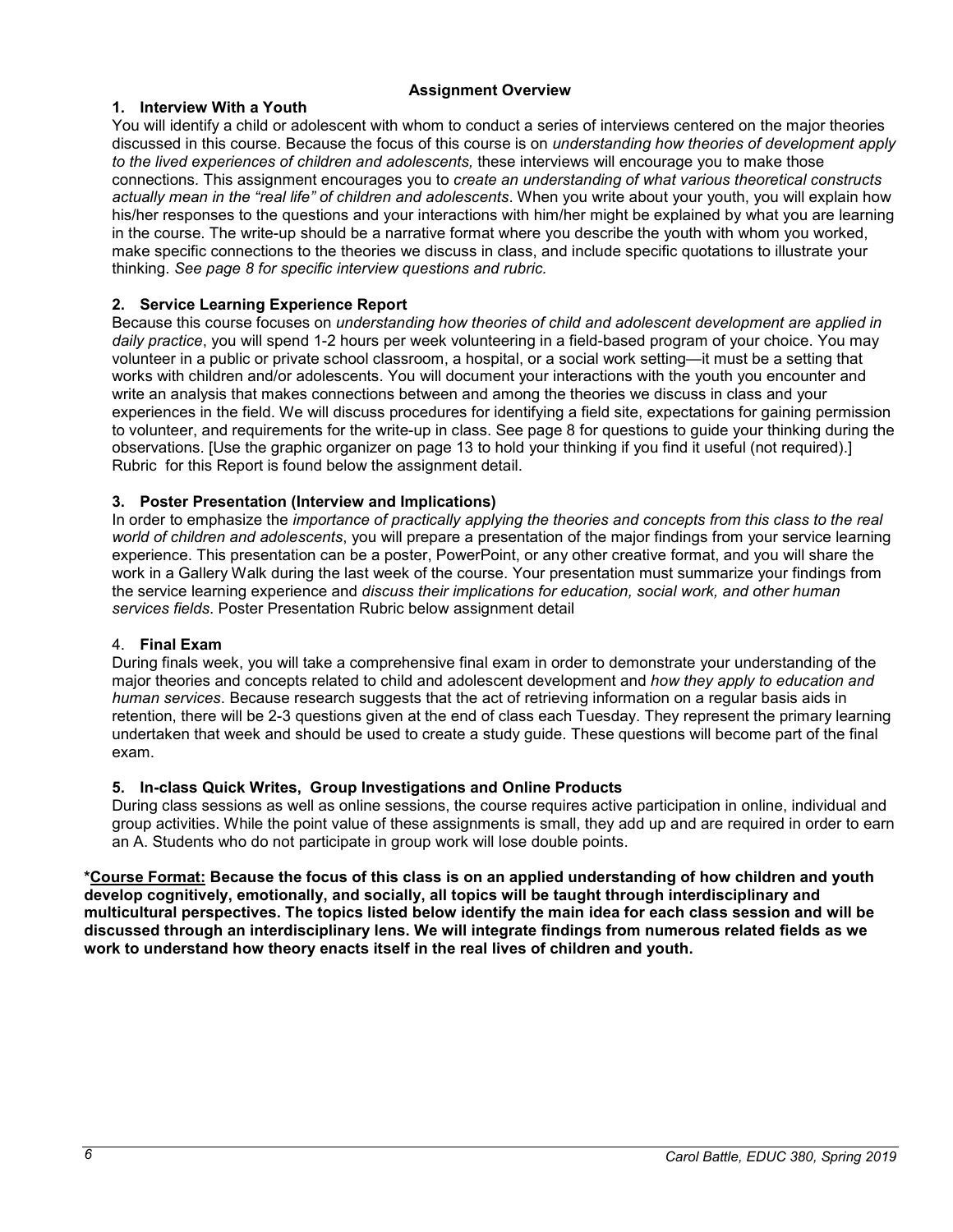# **EDUC 380 TENTATIVE SCHEDULE/COURSE OUTLINE –Spring 2019**

| Week #         | <b>Topic</b>                                                                                                                                                                                                                                                                | <b>Readings &amp;</b><br><b>Assignments</b>                                               |
|----------------|-----------------------------------------------------------------------------------------------------------------------------------------------------------------------------------------------------------------------------------------------------------------------------|-------------------------------------------------------------------------------------------|
| 1              | Introduction to brain development                                                                                                                                                                                                                                           | Nat Geo article: the<br>teenage brain                                                     |
| $\overline{2}$ | M: Social influences & multicultural perspectives on development,<br>Vygotsky, the sociocultural perspective, and the influence of social<br>contexts on behavior<br>W: Vygotsky cont'd, Service learning-Secure your site and<br>complete/submit the appropriate paperwork | Vygotsky PDF<br>Willingham, Chapter 1                                                     |
| 3              | M: Memory development (working and long-term) and information<br>processing<br>Service learning-Notice the children's memory capacities and how they<br>process information                                                                                                 | Cowan PDF<br>PDF on memory in<br>general<br>Willingham, Chapter 3                         |
| 4              | M: Development of the four domains of literacy<br>Service learning prompt-Notice how the children use reading, writing,<br>speaking, and listening to communicate and make meaning                                                                                          | Kuhl article<br>Language Development<br><b>PDF</b>                                        |
| 5              | M: Problem solving and metacognition<br>Service learning prompt - Observe how the children react to problems,<br>challenges, and difficulties                                                                                                                               | Joseph & Strain article                                                                   |
| 6              | M: Problem solving and critical thinking<br>Service learning prompt - Observe whether and how the children<br>employ the critical thinking strategies we discuss on Monday                                                                                                  | Follow the instructions<br>on Cougar Courses                                              |
| 7              | M: Academic skills<br>Service learning prompt - Notice children's attitudes toward achieving<br>academically; Identify social influences on their academic work                                                                                                             | Willingham, Chapters 2,<br>4, 8, 5                                                        |
| 8              | M: Development of identity: Self, ethnic, situational<br>Service learning prompt - Identify how the children appear to view<br>themselves; Notice any social and multicultural influences                                                                                   | Klimstra article                                                                          |
| 9              | <b>Interview due!</b><br><b>Class Worktime</b>                                                                                                                                                                                                                              | Prothero article                                                                          |
| 10             | M: Self-concept and self-esteem<br>Service learning prompt - Notice what value the children place on their<br>abilities. Is that value influenced by their social, cultural, and linguistic<br>identity?                                                                    |                                                                                           |
| 11             | M: Motivation<br>Service learning prompt - Identify varying levels of motivation among<br>the children. Think about the multicultural and social influences on their<br>behavioral and/or academic choices                                                                  | 2 Daniels articles                                                                        |
| 12             | M: Peer and friend relationships<br>Service learning prompt - Notice how the children interact with their<br>peers; What appears to influence the decisions they make and the<br>language they use with different individuals                                               | No additional reading<br>this week                                                        |
| 13             | M. Brain compatible learning<br>Service learning prompt - Think about why some children learn with<br>relative ease while others struggle                                                                                                                                   | Willingham, Chapters 6<br>& 7<br><b>Due: Service Learning</b><br><b>Experience Report</b> |
| 14             | M: Brain-compatible learning (continued)<br>Service learning prompt - Identify social and multicultural influences on<br>thinking and learning                                                                                                                              | Willingham, Chapter 9                                                                     |
| 15             | M: Intersections among research, practice, and reality-Test prep PPT<br>Gallery Walk -- Service learning implications                                                                                                                                                       | Due in Class: Poster<br>or laptop presentation<br>for Gallery Walk                        |
| 16             | <b>Final Exam (Online)</b><br>Must be finished by 11:59pm on 12/18/19.                                                                                                                                                                                                      |                                                                                           |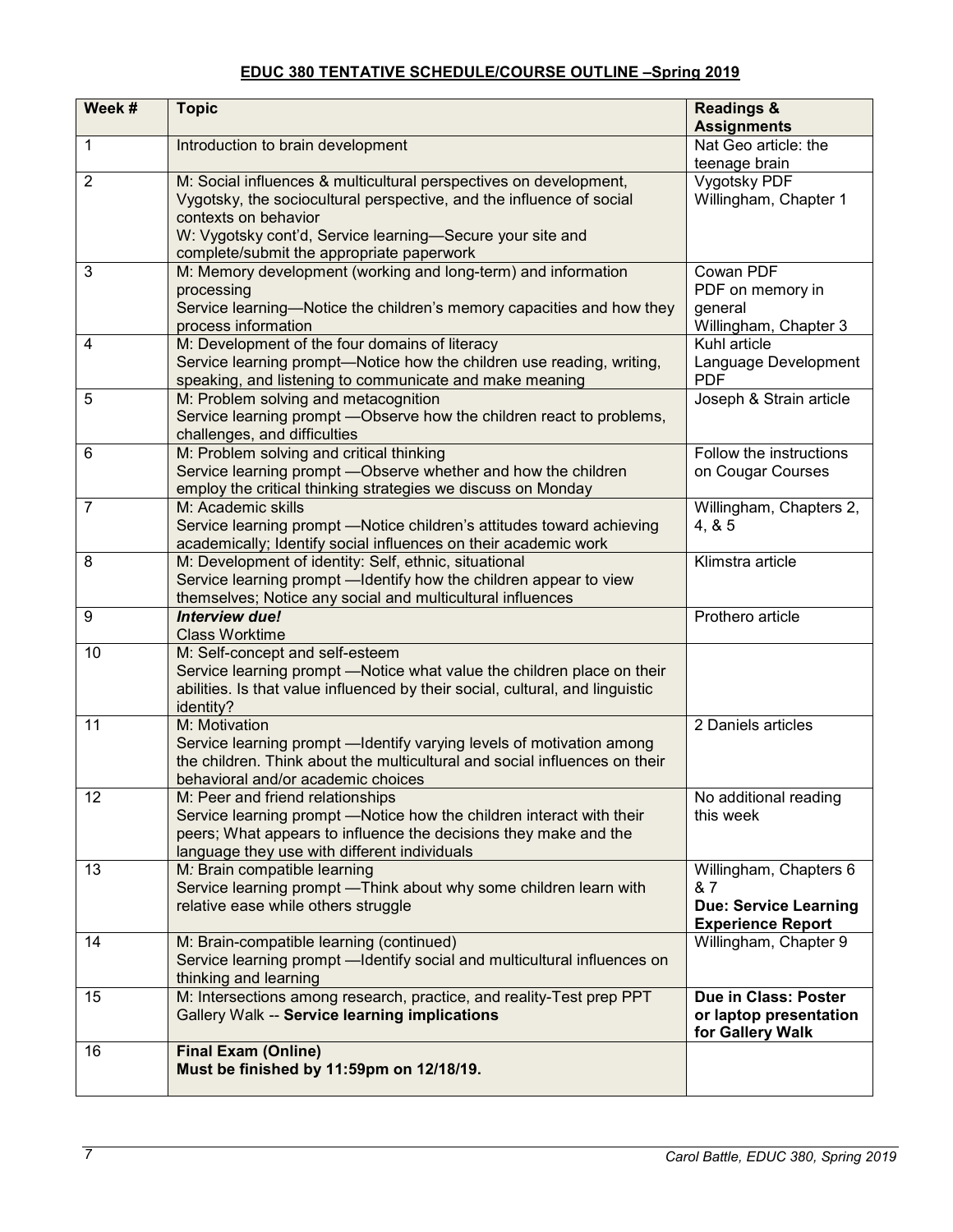# **Assignment Detail EDUC 380 INTERVIEW WITH A YOUTH**

# **QUESTIONS FOR THE INTERVIEW WITH A CHILD OR ADOLESCENT**

**Answer ALL questions—this may require more than one visit with the child/adolescent. Numbered answers are best, and the response must be complete and descriptive of the interaction—a short paragraph to describe the conversation and your connection to the text/developmental level of the child.**

- 1.) What types of things do you like to do in your free time? How do you decide what to do when you have a choice?
- 2.) How do you feel about school? What is your favorite part? What is your least favorite part?
- 3.) Tell me about your family and friends.
- 4.) Do you have a best friend?
- 5.) What is the best part about having a good friend?
- 6.) What is something difficult about having a best friend?
- 7.) What is your favorite thing to do with your family?
- 8.) How do you solve disagreements with your friends?
- 9.) How do you respond when your parents won't allow you to do something you want to do or have something you want?

10.) Have you thought about what you want to be when you grow up? If you know what you want to be, what do you need to do while you are young in order to get ready to achieve that goal?

**During one of your interview sessions, take time to "play" with your child or adolescent. Play a board game, outdoor sport etc. Observe and make note of their actions, question their choice of moves etc.** 

| Topic                                               | Excellent (4 points each)                                                                                                                                                                           | Developing (3 points)                                                                                                                                                  | <b>Needs improvement (1</b><br>pt)                                                       |
|-----------------------------------------------------|-----------------------------------------------------------------------------------------------------------------------------------------------------------------------------------------------------|------------------------------------------------------------------------------------------------------------------------------------------------------------------------|------------------------------------------------------------------------------------------|
| <b>Description of</b><br>the child or<br>adolescent | The author begins the<br>paper with a detailed<br>introduction to the child or<br>adolescent. The description<br>includes information about<br>the youth's home/family life,<br>school experiences, | The author begins the<br>paper with an<br>introduction to the child<br>or adolescent. Some<br>information about the<br>youth is included, but<br>details about his/her | There is either NO<br>introduction to the<br>child or adolescent<br>or it is incomplete. |

# **EDUC 380 Rubric for Interview with a Youth Assignment**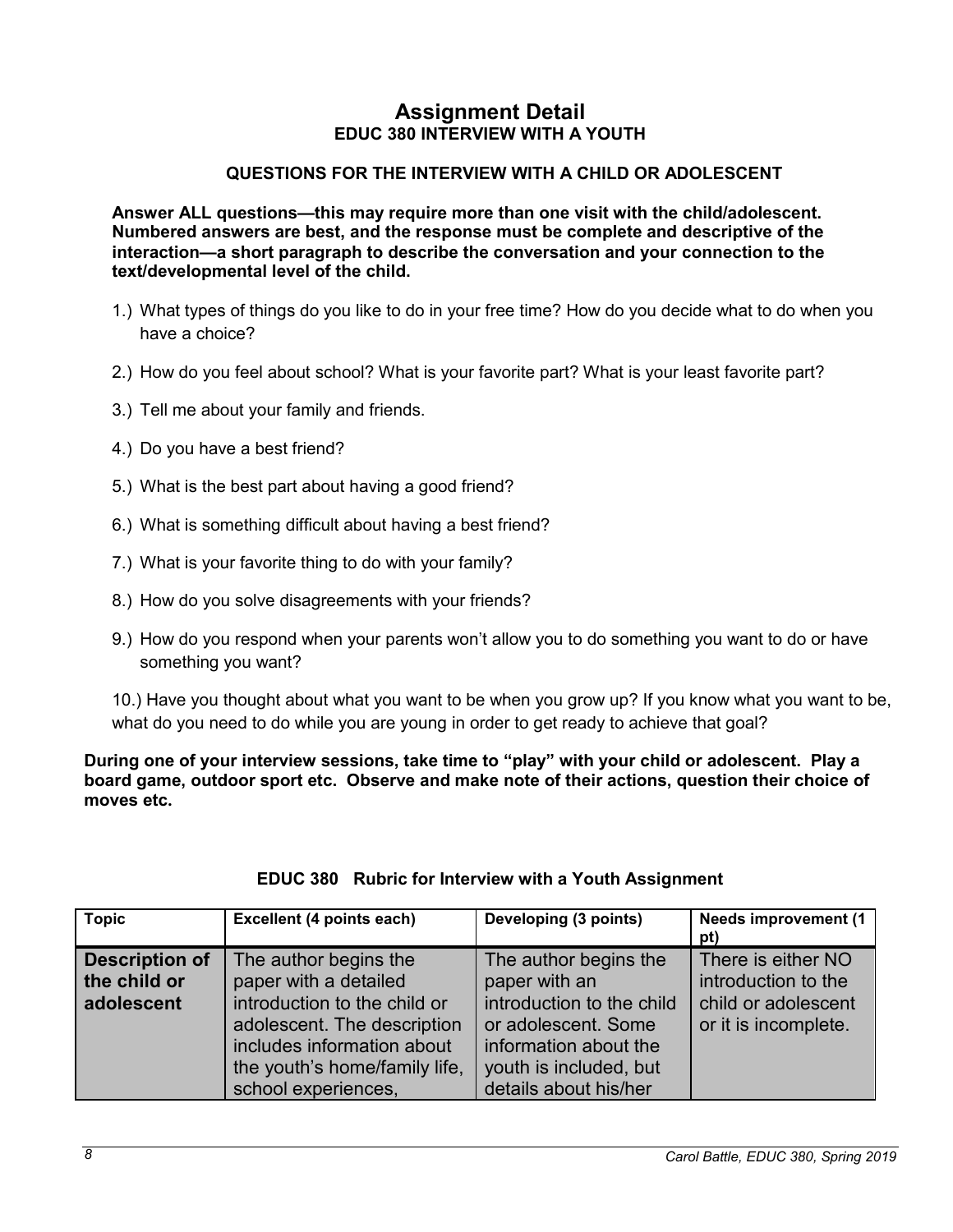|                                                                                                                | likes/dislikes, and peer<br>relationships.                                                                                                                                                                                                                                     | home and school lives,<br>peer experiences, and<br>interest may be<br>missing.                                                                                                                                                            |                                                                                                                                                                                                                    |
|----------------------------------------------------------------------------------------------------------------|--------------------------------------------------------------------------------------------------------------------------------------------------------------------------------------------------------------------------------------------------------------------------------|-------------------------------------------------------------------------------------------------------------------------------------------------------------------------------------------------------------------------------------------|--------------------------------------------------------------------------------------------------------------------------------------------------------------------------------------------------------------------|
| <b>Theories that</b><br>explain<br>cognitive,<br>social, and<br>emotional<br>development<br>in youth           | A discussion of the theories<br>learned in the course is<br>clear and descriptive. Key<br>principles are synthesized,<br>not summarized, and<br>demonstrate that the<br>student understands them.                                                                              | A discussion of theories<br>learned in the course is<br>present but may be<br>incomplete or<br>paraphrased from the<br>readings. The student<br>does not demonstrate<br>his/her understanding<br>of the theories.                         | Limited or vague<br>discussion of the<br>theories learned in<br>the course.                                                                                                                                        |
| <b>Connections</b><br>between the<br>theoretical<br>constructs<br>and the lived<br>experiences of<br>the youth | There are clear and obvious<br>connections drawn between<br>theories learned in the<br>course and the youth's<br>responses to interview<br>questions. There is an<br>explanation as to how the<br>theoretical constructs might<br>explain the youth's actions<br>and thinking. | Connections are drawn<br>between the theoretical<br>constructs learned in<br>the course and the<br>youth's responses, but<br>those connections are<br>vague or superficial.                                                               | Limited or vague<br>connections are<br>made.                                                                                                                                                                       |
| <b>Conventions</b><br>of language                                                                              | Writing is clear and<br>provides coherent<br>transitions from one big<br>idea to the next. Each<br>paragraph discusses one<br>main idea. There are very<br>few (if any) spelling,<br>punctuation, or grammar<br>mistakes.                                                      | Writing is clear, and<br>transitions to show one<br>idea leads to the next<br>are usually employed.<br>There may be some<br>spelling, punctuation, or<br>grammatical mistakes,<br>but they do not detract<br>from the overall<br>meaning. | Ideas not organized<br>into a coherent flow,<br>and there are few<br>transitions to move<br>the reader through<br>the paper. There<br>are multiple<br>spelling,<br>punctuation, and/or<br>grammatical<br>mistakes. |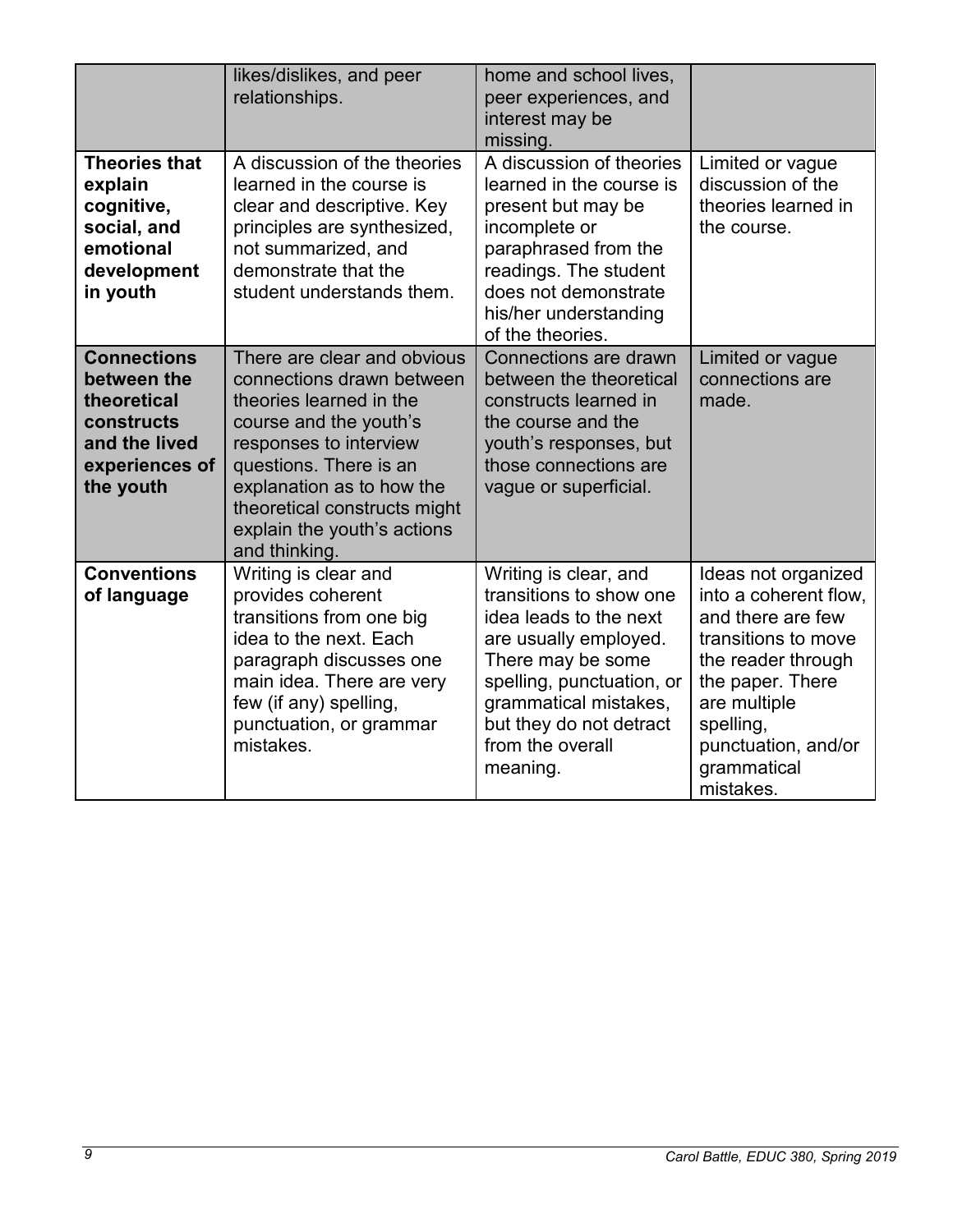# **SERVICE-LEARNING REPORT ASSIGNMENT DETAIL**

**Address the following questions in the report. Do NOT number your responses; however, address all questions for a better score. Students may draw from this report to complete the Poster presentation.**

- 1.) How do the theories of cognitive development inform and/or influence service providers' interactions with their patients/students/clients?
- 2.) What outside influences such as environmental factors, cultural expectations, and family/sibling/friend relationships are evident on the patients/students/clients at your servicelearning site? In other words, how do outside forces influence the choices you see being made?
- 3.) How do these outside influences affect the development of thought and reasoning within the patient/student/client?
- 4.) How do these outside influences affect the service providers' responses and their ability to address the needs of the patient/student/client?
- 5.) How will your understanding of the cognitive, emotional, and social development of the people (patients, students, clients, and service providers) you observe during your service learning experience inform and/or influence your interactions and decision-making processes within your future social and professional life?
- 6.) *For the interview with a child/adolescent in particular*: How will your observation and understanding of this child's cognitive, social, and emotional development inform and/or influence your interactions and decision-making process with other children of this age?

| <b>Topic</b>                                                                                         | <b>Excellent</b>                                                                                                                                                                                                                                                                                                                                    | <b>Developing</b>                                                                                                                                                                                                                                                                                                                                             | <b>Needs Improvement</b>                                                 |
|------------------------------------------------------------------------------------------------------|-----------------------------------------------------------------------------------------------------------------------------------------------------------------------------------------------------------------------------------------------------------------------------------------------------------------------------------------------------|---------------------------------------------------------------------------------------------------------------------------------------------------------------------------------------------------------------------------------------------------------------------------------------------------------------------------------------------------------------|--------------------------------------------------------------------------|
| <b>Description</b><br>of service<br>learning<br>placement                                            | The author begins the paper with<br>a detailed description of the<br>service learning site. The<br>description includes information<br>about the site itself, his/her role<br>at the site, and the adults &<br>youth with whom he/she worked.                                                                                                       | The author begins the paper<br>with a description of the<br>service learning site. Some<br>information about the site is<br>included, but details about<br>his/her role and the adults &<br>youth with whom he/she<br>worked may be missing.                                                                                                                  | There is either no description of<br>the site or it is incomplete.       |
| <b>Theories that</b><br>explain<br>cognitive,<br>social, and<br>emotional<br>development<br>in youth | A discussion of the theories<br>learned in the course is clear<br>and descriptive. Key principles<br>are synthesized, not<br>summarized, and demonstrate<br>that the student understands<br>them. The discussion is similar<br>to the one in the <i>Interview</i><br>assignment but reflects new<br>understandings based on<br>additional learning. | A discussion of theories<br>learned in the course is<br>present but may be<br>incomplete or paraphrased<br>from the readings. The<br>student does not<br>demonstrate his/her<br>understanding of the<br>theories. The discussion is<br>the same as or similar to the<br>one in the <i>Interview</i><br>assignment and does NOT<br>reflect new understandings. | Limited or vague discussion of<br>the theories learned in the<br>course. |

# **RUBRIC FOR SERVICE LEARNING REPORT AND GUIDE FOR POSTER**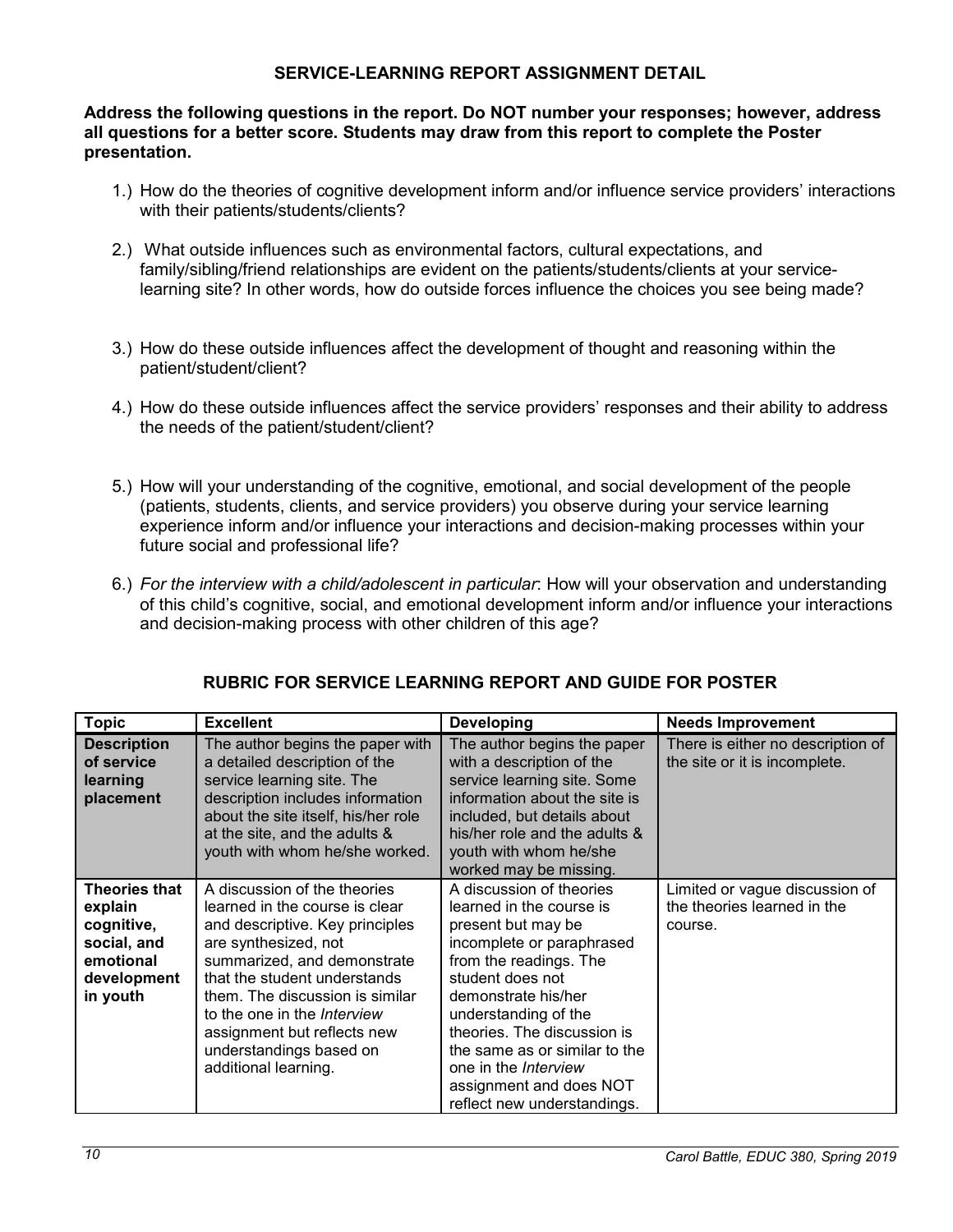| <b>Connections</b><br>between the<br>theoretical<br>constructs<br>and<br>observations<br>$\mathbf{g}$<br>experiences<br>during<br>service<br>learning | There are clear and obvious<br>connections drawn between<br>theories learned in the course<br>and events that occurred<br>throughout service learning.<br>There is an explanation as to<br>how the theoretical constructs<br>might explain the youth's actions<br>and thinking.                              | Connections are drawn<br>between the theoretical<br>constructs learned in the<br>course and events that<br>occurred throughout service<br>learning, but those<br>connections are vague or<br>superficial.                                                                                                        | Limited or vague connections<br>are made.                                                                                                                                                                  |
|-------------------------------------------------------------------------------------------------------------------------------------------------------|--------------------------------------------------------------------------------------------------------------------------------------------------------------------------------------------------------------------------------------------------------------------------------------------------------------|------------------------------------------------------------------------------------------------------------------------------------------------------------------------------------------------------------------------------------------------------------------------------------------------------------------|------------------------------------------------------------------------------------------------------------------------------------------------------------------------------------------------------------|
| <b>Synthesis</b><br>and<br>discussion of<br>further<br>impact                                                                                         | The author synthesizes his/her<br>learning from the semester in a<br>way that demonstrates<br>understanding of the way that<br>theoretical constructs influence<br>the decisions that children and<br>adolescents make. He/she<br>explains how this learning will<br>impact future actions and<br>decisions. | The author synthesizes<br>his/her learning from the<br>semester in a way that<br>suggests understanding of<br>how theoretical constructs<br>influence the decisions that<br>children and adolescents<br>make. There is little<br>discussion of how this<br>learning will impact future<br>actions and decisions. | There is little to no synthesis or<br>discussion of further impact.                                                                                                                                        |
| <b>Conventions</b><br>of language                                                                                                                     | Writing is clear and provides<br>coherent transitions from one big<br>idea to the next. Each paragraph<br>discusses one main idea. There<br>are very few (if any) spelling,<br>punctuation, or grammar<br>mistakes.                                                                                          | Writing is clear, and<br>transitions to show one idea<br>leads to the next are usually<br>employed. There may be<br>some spelling, punctuation,<br>or grammatical mistakes, but<br>they do not detract from the<br>overall meaning.                                                                              | Ideas are not organized into a<br>coherent flow, and there are<br>few transitions to move the<br>reader through the paper.<br>There are multiple spelling,<br>punctuation, and/or<br>grammatical mistakes. |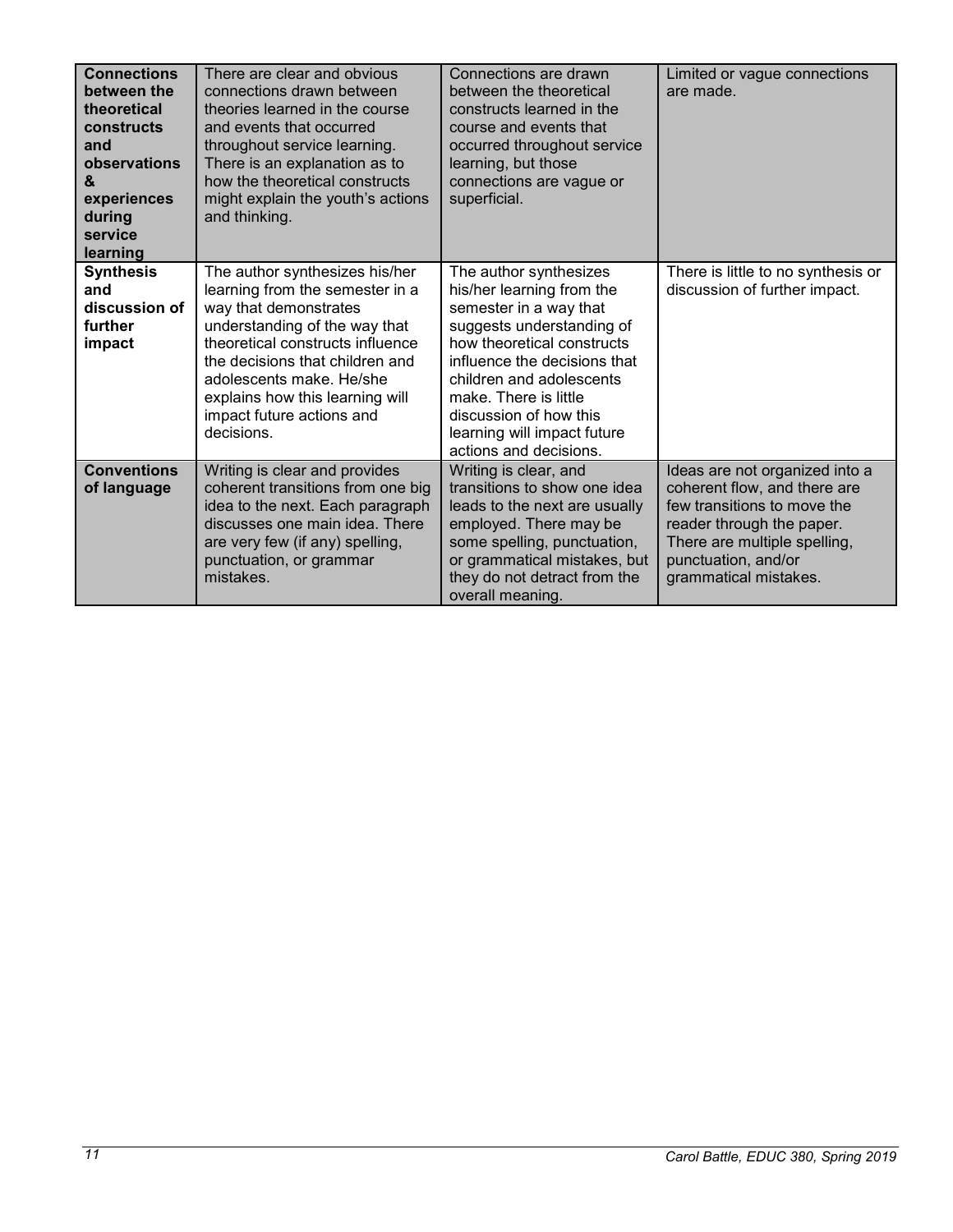# **Exploring Theoretical Constructs in "Real Life" for Review**

| Concept                                           | <b>Behaviors</b> | <b>Theoretical Analysis</b> | <b>Possible Adult</b><br><b>Response</b> |
|---------------------------------------------------|------------------|-----------------------------|------------------------------------------|
| Vygotsky and the<br>Socio-cultural<br>perspective |                  |                             |                                          |
| Development of<br>Literacy                        |                  |                             |                                          |
| <b>Attention and Memory</b>                       |                  |                             |                                          |
| Academic skills and<br>Problem solving            |                  |                             |                                          |
| <b>Identity Development</b>                       |                  |                             |                                          |
| Social/Emotional<br>Development                   |                  |                             |                                          |
| Environmental and<br><b>Contextual Influences</b> |                  |                             |                                          |
| <b>Brain-based Learning</b>                       |                  |                             |                                          |